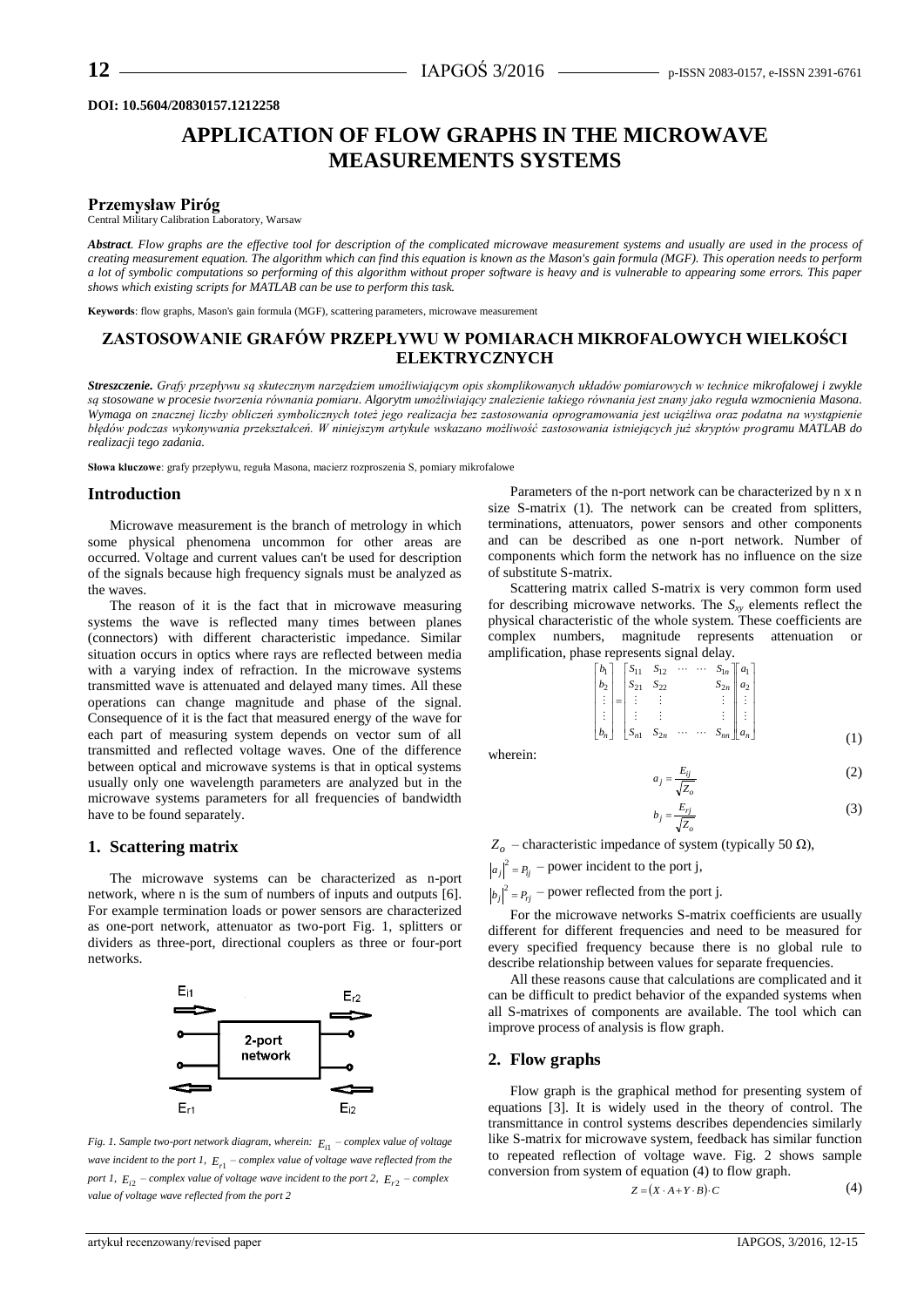

*Fig. 2. Conversion from equation to flow graph*

Fig. 3 presents flow graph of 2-port network (green) connected to the power source (blue) and termination load (red).



*Fig. 3. Flow graph of 2–potrt network connected to power source and load, wherein:*  $\Gamma_{s}(2)$  –equivalent source match, branch 2,  $\Gamma_{l}(6)$  –reflection coefficient of load, *branch 6,* (1) *b<sup>s</sup> –internally generated wave in power source, node 1*

Using of flow graphs brings very important advantage during process of designing microwave system. Connecting of two microwave components is equal to connecting their flow graphs, output node of the first flow graph becomes input node of the second.

The representation of microwave system as flow graph gives ability to apply algorithm which is known in control theory as the Mason's gain formula MGF [4].

#### **3. Mason's gain formula (MGF)**

MGF is the algorithm which provides the way to find the gain between any specified nodes of flow graph [1]. This gain is expressed by equations:

$$
G = \frac{\sum_{k=1}^{N} G_k \cdot \Delta_k}{\Delta} \tag{5}
$$

$$
\Delta = 1 - \sum L_i + \sum L_i L_j - \sum L_i L_j L_k + \dots + (-1)^m \sum \dots + \dots \tag{6}
$$

wherein:

 $\Delta$  – determinant of the flow graph,

*G* – total gain between input (IN) and output node (ON),

*N* – number of possible forward paths between IN and ON,

 $G_k$  – gain of k-th forward path between IN and ON,

 $L_i$  – loop gain of each closed loop in the graph,

 $L_i L_j$  – product of the loop gains of any two non-touching loops,

 $L_i L_j L_k$  – product of the loop gains of any three pairwise two nontouching loops,

 $\Delta_k$  – the cofactor value of  $\Delta$  for the k-th forward path, with the loops touching the k-th forward path removed.

Definitions:

*path* – a continuous set of branches traversed in the direction that they indicate;

*forward path* – a path from an input node to an output node in which no node is touched more than once;

*loop* – a path that originates and ends on the same node in which no node is touched more than once;

*path gain* – the product of the gains of all the branches in the path; *loop gain* – the product of the gains of all the branches in the loop.

#### **4. No-automatic realization of MGF**

Fig. 4 presents sample flow graph of power splitter connected to power source and two power sensors.



*Fig. 4. Flow graph of power splitter connected to power source and two power sensors, wherein: Sxy – complex coefficients of power splitter S-matrix,* 1(2) *– complex reflection coefficient of power sensor 1(2), Red color – name and number of branch, Blue color – name and number of node*

The practical calculation of the gain between input node  $b<sub>s</sub>(1)$ and output node  $b_2(4)$ :

Step 1 (find all the forward paths between  $b_s(1)$  and  $b_2(4)$ )

- Path 1: 1(1)*S*21(8)
- Path 2:  $1(1)S31(10)\Gamma2(4)S23(13)$

Step 2 (find all closed loops)

- $\Gamma$ *s*(2)*S*11(3)
- *S*21(8) $\Gamma$ 1(6)*S*12(9) $\Gamma$ *s*(2)
- *S*21(8)1(6)*S*32(12)2(4)*S*13(11)*s*(2)
- $S31(10)\Gamma2(4)S13(11)\Gamma<sub>S</sub>(2)$
- *S*31(10)2(4)*S*23(13)1(6)*S*12(9)*s*(2)
- 1(6)*S*22(7)
- 1(6)*S*32(12)2(4)*S*23(13)
- $\Gamma$ 2(4)*S*33(5)

Step 3 (find product of any two non-touching loops)

- $\Gamma$ *s*(2)*S*11(3) ·  $\Gamma$ 1(6)*S*22(7)
- $\Gamma$ *s*(2)*S*11(3) ·  $\Gamma$ 1(6)*S*32(12) $\Gamma$ 2(4)*S*23(13)
- $\Gamma$ *s*(2)*S*11(3) ·  $\Gamma$ 2(4)*S*33(5)
- *S*21(8) $\Gamma$ 1(6)*S*12(9) $\Gamma$ *s*(2) ·  $\Gamma$ 2(4)*S*33(5)
- $S31(10)\Gamma2(4)S13(11)\Gamma<sub>S</sub>(2)\cdot\Gamma1(6)S22(7)$
- $\Gamma$ 1(6)*S*22(7) ·  $\Gamma$ 2(4)*S*33(5)

Step 4 (find product of any three non-touching loops)

•  $\Gamma$ *s*(2)*S*11(3) ·  $\Gamma$ 1(6)*S*22(7) ·  $\Gamma$ 2(4)*S*33(5)

The microwave system which was presented at Fig. 4 is relatively simple (it's typical system for calculating power sensor cal factor) however when all path gains and loop gains are substituted to equation (5) and (6) calculation becomes very complicated. This is the reason why some publications [5,6] show simplified method for creating measuring equation and uncertainty estimation. Taking all these aspects into consideration it's obvious that full analysis of microwave system in all frequency bandwidth without adequate software is unreasonable. To solve this problem is possible to use MATLAB.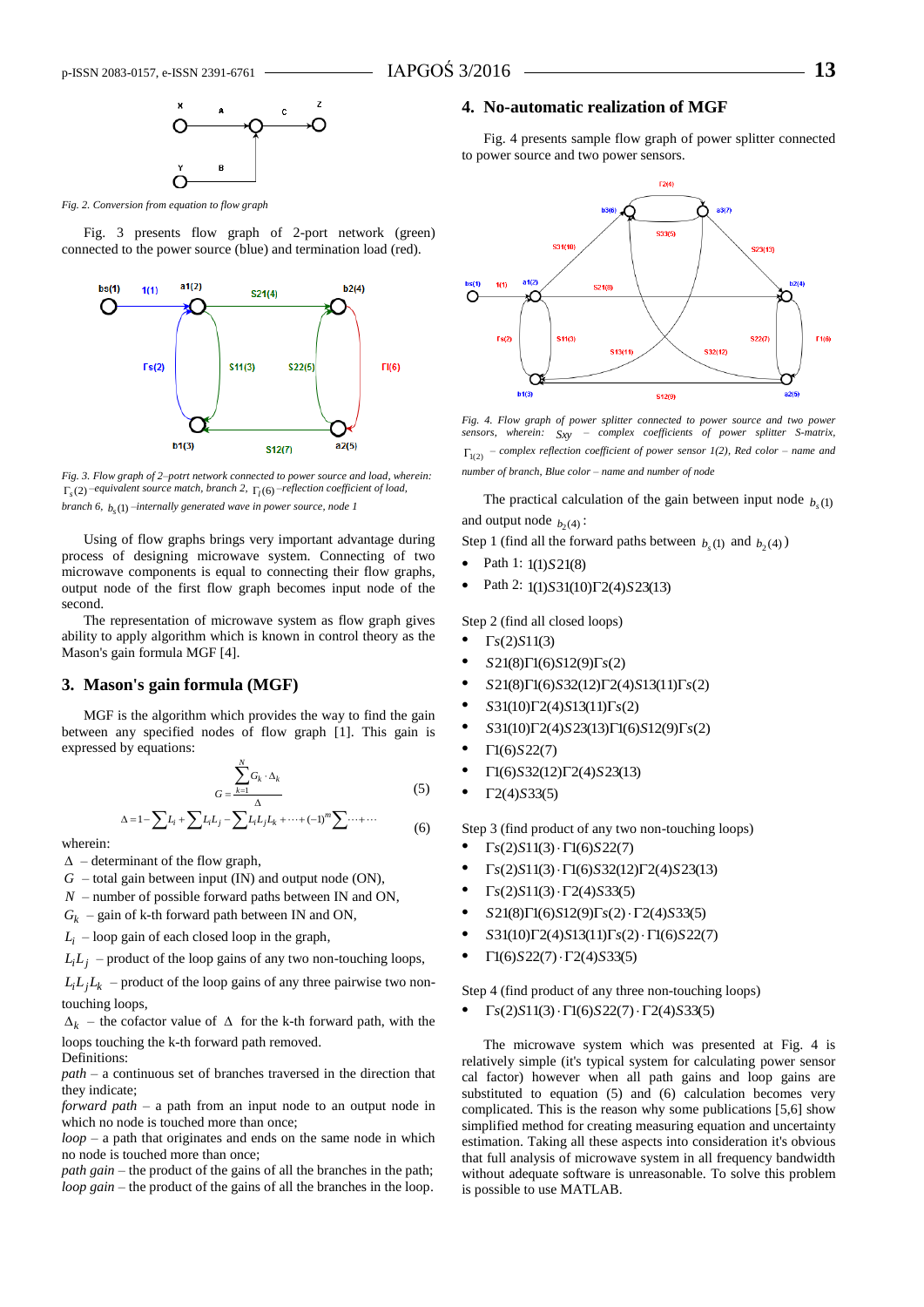#### **5. Automatic realization of MGF**

The MATLAB software offers script which provides realization the Mason's gain formula algorithm [9]. This script named *mason.m* is very easy for use. It needs only net-file with defined microwave system and m-file with information which gain should be find. If MATLAB has Symbolic Math Toolbox it's possible to simplify result and use equations for further calculation. The syntax of net-file is:

#### *[Coefficient #][Start Node #][Stop Node #][Coefficient Name]*

Every line of code contains start node, stop node and coefficient name for every branch of flow graph.

Figure 5 shows net-file which describes the microwave system presented at Fig. 4 in the form acceptable for *mason.m* script:

| 1              | 1 | 2 | 1               |
|----------------|---|---|-----------------|
| $\overline{c}$ | 3 | 2 | Gs              |
| 3              | 2 | 3 | 511             |
| 4              | 6 | 7 | G2              |
| 5              | 7 | 6 | 533             |
| 6              | 4 | 5 | G1              |
| 7              | 5 | 4 | S22             |
| 8              | 2 | 4 | S21             |
| 9              | 5 | 3 | S <sub>12</sub> |
| 10             | 2 | 6 | 531             |
| 11             | 7 | 3 | 513             |
| 12             | 5 | 6 | S32             |
| 13             | 7 | 4 | S23             |

#### *Fig. 5. MATLAB net-file for Fig. 4 flow graph*

The script which calculates symbolically gain between input node  $b_s(1)$  and output node  $b_2(4)$  is presented at Fig. 6. The start and stop node during the gain calculation process can be changed very easily by setting integer numbers in the formula:

 $[G_M$ Mumerator, G\_Denominator] = mason('splitter.net', 1,4); G\_Numerator=sym(G\_Numerator); b2\_Denominator=sym(G\_Denominator); G=G\_Numerator/G\_Denominator

#### *Fig. 6. The code to calculate gain G between node no. 1 and 4*

The script automatically finds all paths and both single loops and non-touching loops. The result is as below:

----- Paths ----- P1 : 1 8

```
G = (S21*(G2*S33 - 1)-G2*S23*S31)/(G1*S22+G2*S33+Gs*S11 - G1*G2*S22*S33 + G1*G2*S23*S32 - G1*Gs*S11*S22+G1*Gs*S12*S21-G2*Gs*S11*S33+G2*Gs*S13*S31+
G1*G2*Gs*S11*S22*S33-G1*G2*Gs*S11*S23*S32-
1*G2*Gs*S12*S21*S33+G1*G2*Gs*S12*S23*S31+G1*G2*Gs
*S13*S21*S32 - G1*G2*Gs*S13*S22*S31 - 1)
```
#### *Fig. 7. Gain computed by the mason.m script*

The gain equation (Fig. 7) allows to model the microwave system. All the coefficients are complex because of the scattering matrix properties. Fig. 7 measuring equation can be use for estimation of uncertainty by the Monte Carlo method.

It's possible to modify magnitude, phase and probability distribution of each coefficient, what can be useful for assessing how specific components have influence on expanded uncertainty of the measurement.

### **6. MGF for power splitter ratio measurements**

Power splitter is typical microwave element used for power ratio measurements. For power splitter ratio measurements the value of the ratio  $R$  of two output voltage waves Fig. 4,  $b_2(4)$  and  $b_3(6)$  is key. The mason.m script can be used for this purpose.

$$
R = \frac{b3(6)}{b2(4)} = \frac{bs(1) \cdot G16}{bs(1) \cdot G14}
$$
 (7)

wherein:

*G*<sup>16</sup> - gain between node  $b_s(1)$  and  $b_3(6)$ 

*G*<sup>12</sup> - gain between node  $b_s(1)$  and  $b_2(4)$ 

```
[614_Numerator, 614_NDenominator] = mason('splitter.net', 1,4);
G14_Numerator=sym(G14_Numerator);
G14_Denominator=sym(G14_Denominator);
b2='bs'*G14_Numerator/G14_Denominator;
[G16_Numerator, G16_Denominator] = mason('splitter.net', 1, 6);
G16_Numerator=sym(G16_Numerator);
G16_Denominator=sym(G16_Denominator);
b3= bs *G16_Numerator/G16_Denominator;
R = b3/b2
```
*Fig. 8. Script for calculating power ratio of power splitter*

Fig. 8 shows how fast and how easy the gain between nodes and symbolic computations on partial results can be done. The result of code above is presented at Fig. 9

R = (S31\* (G1\*S22 - 1) - G1\*S21\*S32)/(S21\* (G2\*S33 - 1) - G2\*S23\*S31)

*Fig. 9. Automatically calculated power ratio*

#### **7. Summary**

The microwave measurement in some aspects needs specific approach in the process of creation measurement equation and uncertainty estimation [2]. Even relatively simple measuring system in many cases has complicated measuring equation.

For the people who are novice in microwave technique some clues can be useful:

- elements of scattering matrix (reflection coefficient, transmission coefficient) are complex, be sure when in equations occurs complex value or the magnitude of the value;
- the probability distribution of reflection coefficient isn't normal distribution [2];
- never average measurements in magnitude phase form, use only real - imaginary form. The result is completely different for these two methods. The reason becomes obvious while